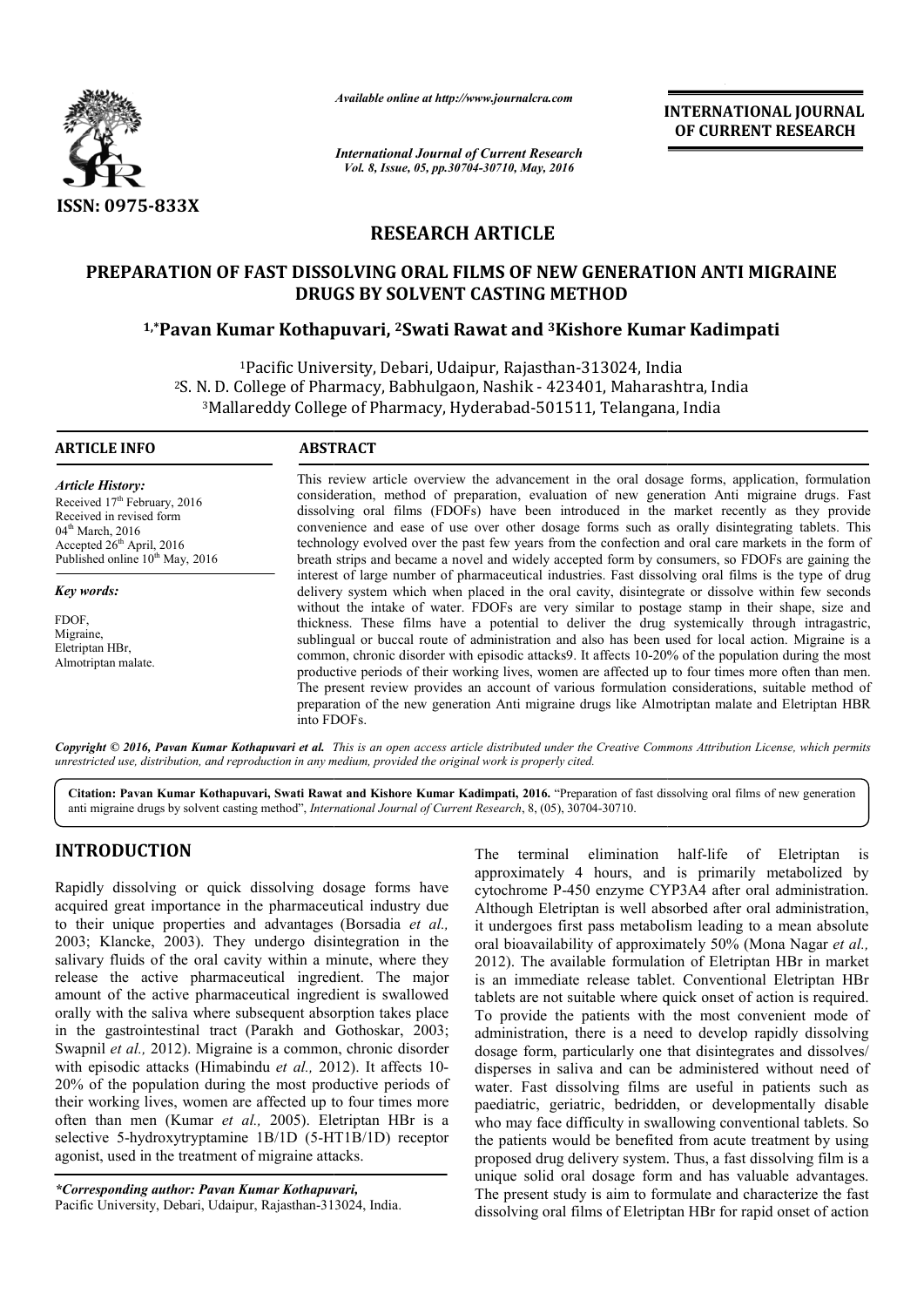in the management of migraine attack and also to improve the bioavailability of the drug. Almotriptan malate is a second generation triptan used in acute treatment of migraine attacks in adults with a history of migraine with or without aura, which has been shown to have efficacy comparable to sumatriptan with an improved tolerability profile (Mashru *et al.,* 2005). Conventional available Almotriptan malate tablets are not suitable where quick onset of action is required for the disease like migraine attack. There is a need to develop rapidly dissolving dosage form to provide the patients with the most convenient mode of administration, particularly one that disintegrates and dissolves/ disperses in saliva and can be administered without need of water. Fast dissolving oral films are useful in patients such as paediatric, geriatric, bedridden, or developmentally disable who may face difficulty in swallowing conventional tablets. So the patients would be benefited from acute treatment by using proposed drug delivery system. Thus, a fast dissolving film is a unique solid oral dosage form and has valuable advantages. The present study is aim to formulate and characterize the fast dissolving oral films of Almotriptan malate by solvent casting method for rapid onset of action in the management of migraine attack and also to improve the bioavailability of the drug.

# **Definition of FDOF**

A fast dissolving oral film is defined as "an ultra-thin film containing active ingredient that dissolves or disintegrates in the saliva at a remarkably fast rate, within few seconds without the aid of water or chewing''. The fast release action is due to larger surface area and less thickness as compared to a tablet. The saliva in the oral cavity wets the film as it consists of hydrophilic polymers and dissolves it rapidly. Thus the drug is released into the saliva and is absorbed via the highly vascularized oro mucosal tissues. Developing formulations for children has been a challenging task. Amongst other factors, palatability of formulations of pediatric oral medications is one of the most significant factors influencing compliance to therapeutic regimens. Although solid dosage forms are widely accepted by elders and adolescents, younger children tend to prefer liquid formulations that are easier to swallow. Keeping the ease of administration and swallowing in mind, pharmaceutical research has led to the development of fast dissolving oral films (FDOF'S). Research and development in the oral drug delivery segment has led to transition of dosage forms from simple conventional tablets/capsules to modified release tablets or capsules to oral disintegrating tablet (ODT) to wafer to the recent development of fast dissolving oral films. Basically the FDOF'S can be considered as an ultra-thin strip of postage stamp size with an active agent or active pharmaceutical ingredient and other excipients. The advantages of convenience of dosing and portability of FDOF'S have led to wider acceptability of this dosage form by pediatric as well as geriatric population equally. The introduction of FDOF'S in market was accompanied by educating the mass about the proper way to administer the product like giving instructions ''do not swallow'' or ''do not chew''.

## **The concept of oral dissolving film**

• This delivery system consists of a thin film.

- After placing it on the top of the tongue, the film dissolves within seconds, promoting first pass metabolism as compared to tablet and other immediate release oral dosage forms, and may increase the bioavailability of the drug.
- FDOF dissolves in the mouth like a cotton candy.



### **Fig. 1. Flow chart for the development of Oral solid dosage form Classifications of fast dissolve technology**

Fast-dissolve technologies can be divided in to three broad groups

- Lyophilized systems
- Compressed tablet- based systems
- Oral thin films

### **Lyophilized systems**

This technology involves taking a suspension or solution of drug with other structural excipients, by using mould or blister pack, which forms tablet-shaped units. The units or tablets are then frozen and lyophilized in the pack or mould. The resulting units are of very high porosity, which allows rapid water or saliva penetration and very rapid disintegration.

#### **Compressed tablet based- systems**

The standard tablet technology by direct compression of excipients is used to produce this system. The tablet technologies have different levels of hardness and friability depending on method of manufacture. The speed of disintegration for fast-dissolve tablets compared with a standard tablet is achieved by formulating it using water soluble excipients, super- disintegrant or effervescent components, to allow rapid penetration of water into the core of the tablet.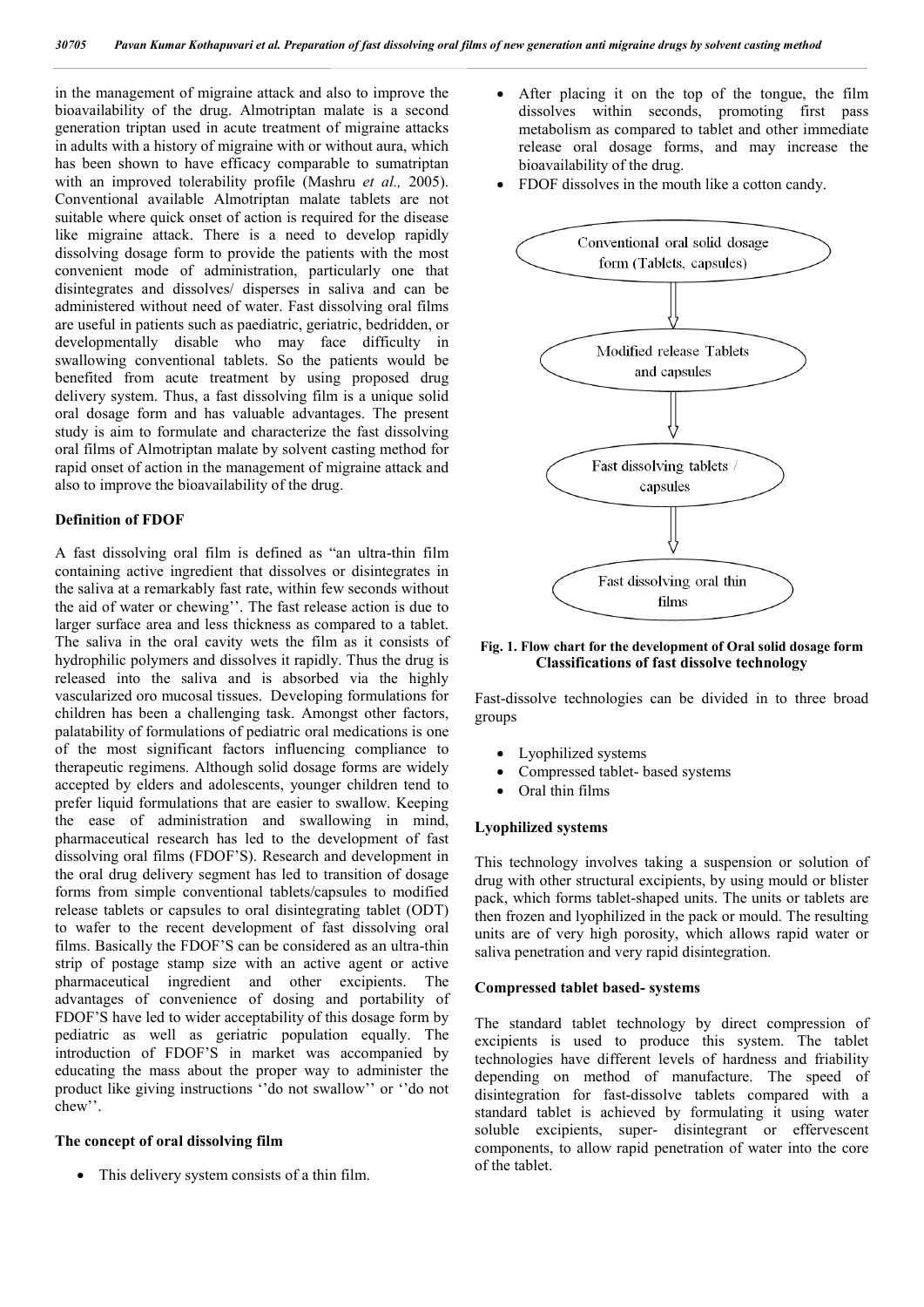| Sub Type / Property | Flash release wafer                  | Mucoadhesive melt-away films                 | Mucoadhesive sustained release wafer      |
|---------------------|--------------------------------------|----------------------------------------------|-------------------------------------------|
| Area $(cm2)$        | 2-8                                  | 2-7                                          | $2 - 4$                                   |
| Thickness $(\mu m)$ | $20-70$                              | 50-500                                       | 50-250                                    |
| Structure           | Film: Single layer                   | Single or multilayer system                  | Multi layer system                        |
| Excipients          | Soluble, highly hydrophilic polymers | Soluble hydrophilic polymer                  | Low/ non soluble polymers                 |
| Drug phase          | Solid solution                       | Solid solution or suspended drug particles   | Suspension and/ or solid solution         |
| Application         | Tongue (upper palate)                | Gingival or buccal region                    | Gingival, other region in the oral cavity |
| Dissolution         | Maximum 60 seconds                   | Disintegration in a few minutes, forming gel | Maximum 10-20 hours                       |
|                     |                                      |                                              |                                           |

#### **Table 1. Difference in three types of oral films**

### **Table 2. Comparison between Fast Dissolving oral Films (FDOF) and Fast Dissolving Tablets (FDT)**

| Fast Dissolving oral Film                                | <b>Fast Dissolving Tablet</b>                                  |
|----------------------------------------------------------|----------------------------------------------------------------|
| Large surface area gives greater dissolution             | Less surface area gives less dissolution than FDOF.            |
| Fast dissolving films are flexible and durable.          | Fast dissolving tablet are brittle and less durable than FDOF. |
| Only low dose can be incorporated in formulation.        | High dose can also be incorporated in formulation.             |
| Fast dissolving films are of thickness 0.015-0.5 inches. | Fast dissolving tablet are of same size of convention tablet.  |

# **Oral Thin Films**

It is also called as oral wafers. From the past few years the oral thin films are evolved in confection and oral care markets in the form of breath strips. These are novel and widely accepted form by consumers for delivering vitamins and personal care products. Today, FDOF'S are proven and accepted technology for the systemic delivery of APIs for over-the counter (OTC) medications and are in the early to mid development stages for prescription drugs.

This has been attributed to the success of the breath freshener products by consumers such as Listerine pockets packs in the US consumer market. Such systems use a variety of hydrophilic polymers to produce a 50-200 mm film. The film is manufactured as a large sheet and then cut into individual dosage units for packaging in a range of pharmaceutically acceptable formats.

# **Classification of oral films**

There are three types of oral films. They are:

- Flash release/ Fast dissolving films (Placed on the tongue).
- Mucoadhesive melts away films (Gingival or buccal region)**.**
- Mucoadhesive sustained release films (adhere to the buccal mucosa)**.**

#### **Salient features of fast dissolving oral films**

- Available as thin, elegant films that are easy to handle and administer.
- Ease of administration even to bedridden and psychiatric patients.
- Good stability and solubility in water and saliva.
- The formulation of dissolvable films is customarily facilitated through aqueous polymer matrices than span a wide molecular weight range, thereby providing flexibility to achieve certain physical properties.
- Accurate dosage and pleasant in taste.

#### **Advantages of FDOF'S**

Fast dissolving oral films offer all advantages of solid dosage forms and liquid dosage forms along with special advantages, which include:

- No requirement of specially trained person.
- It dissolves instantly as soon it is placed on tongue.
- Rapid onset of action and increased bioavailability.
- Avoiding the risk of choking and therefore ease of self administration.
- Film consists of precise amount of drug.
- Avoidance of water facilitating to use even travelling and suitable for nausea patients.
- Promoting mouth freshening property.
- Films are flexible and not as fragile as most of the ODTs. Hence, there is ease of transportation, consumer handling and storage.
- As compared to drops or syrup formulations, precision in the administered dose is ensured from each of the strips.
- Helps to avoid hepatic metabolism to certain extent by facilitating pregastric absorption of drugs from mouth, pharynx and oesophagus as saliva passes down.
- Trans- mucosal drug delivery which bypass the first pass metabolism.
- The dosage form can be consumed at any place and any time as per convenience of the individual.
- No water required, No injections, No spoons and no worries, but just a strip..!
- Great advantage for Pediatrics, Geriatrics and a trend for young.
- Easy to transport, fits in your pocket or in valet, ease to use and also act as breath freshener along with medication.

# **Disadvantages**

 Drugs that are required in high doses are difficult to formulate into thin films. For instance, Rifampin (600 mg), Ethambutol (1000 mg).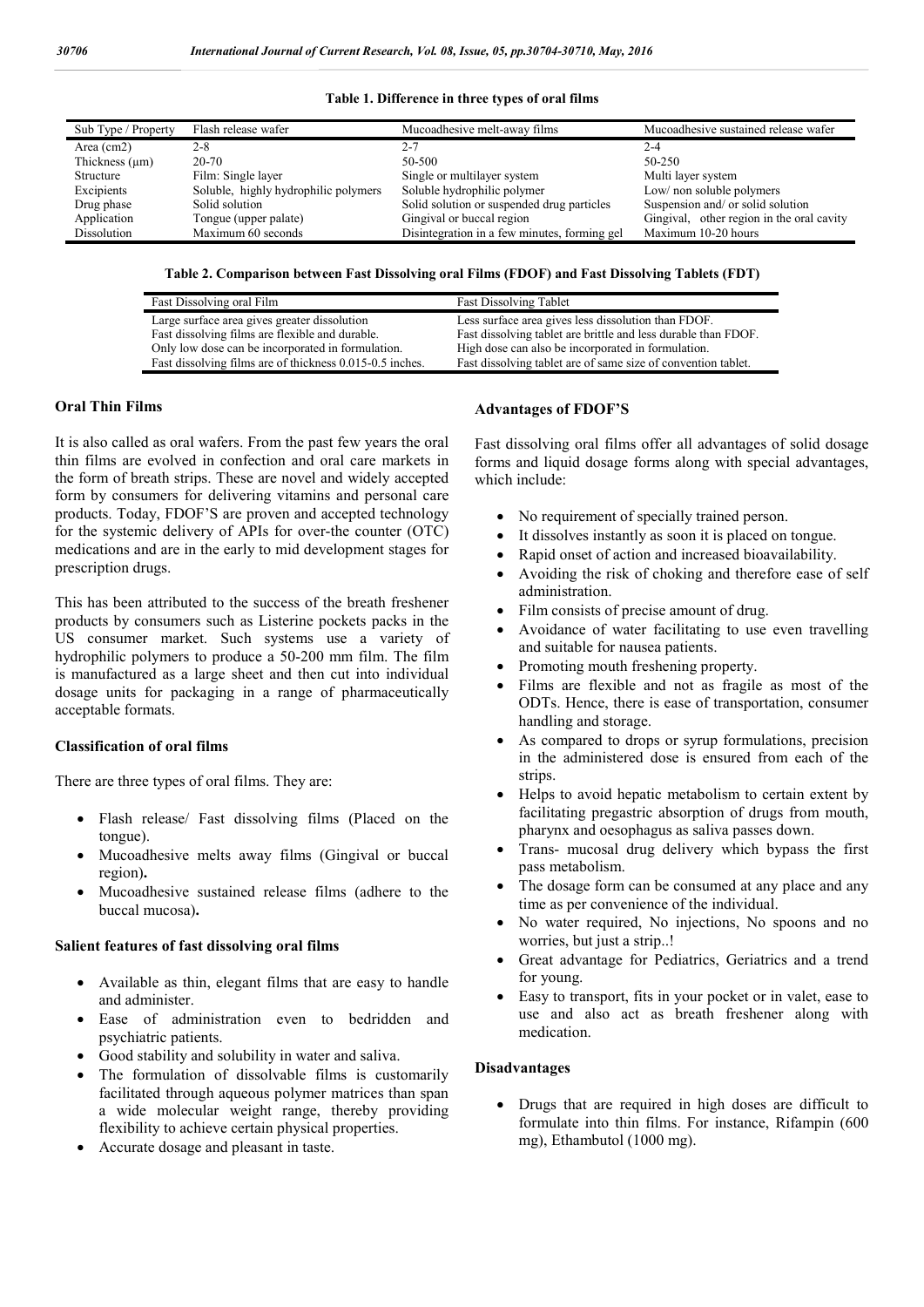- Proteinaceous drugs cannot be incorporated into films as they may be affected by the proteolytic salivary enzymes. If used, such drugs may be co-administered with enzyme inhibitors such as aprotinin, bestatin, puromicin and bile salts.
- Limited number of available polymers.
- Thermal process of drying may affect the drug and polymer stability.
- Require special packaging for products stability and safety.

# **Anatomic and physiologic features of the oral cavity**

The surface area of the oral mucosa is about  $100 \text{ cm}^2$ . Three different types of oral mucosa are recognized: the mucosa, the lining mucosa, and the specialized mucosa. The Masticatory mucosa, representing 25 % of the total oral mucosa, is 100-200 µm thick and covers the gingival and the hard palate. It is tightly attached to underlying structures and subjected to abrasion and shear stress during mastication. The lining mucosa (60  $\%$  of the total oral mucosa) is 500-800 um thick and covers the lips, cheeks, soft palate, and lower surface of the tongue and the floor of the oral cavity. The specialized mucosa (15 % of the total oral mucosa) is present on the dorsum of the tongue and is involved in taste.

#### **Buccal epithelium**

The buccal epithelium is a non-keratinized stratified squamous epithelium, composed of multiple layers of cells that show different patterns of maturation between the deepest cells and the surface. The basal cells of the buccal epithelium are capable of division and maintain a constant epithelial population as cells move toward the surface. Tissue homeostasis requires differentiation followed by migration and desquamation of the superficial cells. The prickle cells (intermediate layer) accumulate lipids and cytokeratins of low molecular weight that do not aggregate to form filaments. An intracellular lipid portion is packaged in small organelles called membrane coating granules or lamellar granules. Such granules migrate towards the apical surface of the cell, where their membrane fuses with the cell membrane and their lipid content is extruded in the extra cellular space. The buccal epithelium lacks tight junctions, which are common to intestinal and nasal mucosa, but is endowed with gap junctions, glydesmosomes and hemidesmosomes, which are loose intercellular links. The epithelium rests on the basal epithelium, an irregular saliva continuous interface between the epithelium and the connective tissue. The basal membrane anchors the epithelium to the connective tissue and improves the barrier function of the epithelium, preventing large molecules from passing through the oral mucosa. Although buccal absorption is not the specific goal of oral fast dissolving tablets, this can occur when the drug is released in the oral cavity in contact with buccal mucosa. The drug transport mechanism through the buccal mucosa involves two major routes:

- Transcellular (intracellular)
- Paracellular (intercellular)



**Figure 2. Cross section of oral mucosa**

The transcellular route involves passage through the cellular membranes with a polar and a lipid domain, while the paracellular route essentially consists of passive diffusion through the extracellular lipid domain. It is generally recognized that the lipid matrix of the extracellular space plays an important role in the barrier function of the paracellular pathway, especially with the compounds that are hydrophilic and have a high molecular weight, such as peptides.

# **Visualization of the Oral Mucosa**

Arterial, venous and lymphatic capillaries penetrate the multilayered epithelium, infiltrating the connective tissue. The oral mucosa is primarily supplied by the external carotid artery, which serves the large buccal blood vessels. The floor of the mouth, the root of the tongue and the cheek mucosa are the most highly vascularized areas. Vascular drainage from the oral mucosa is primarily via the lingual, facial and retromandibular veins, which flow together into the internal jugular vein. This is the mechanism responsible for by passing first pass hepatic metabolism.

**Table 3. Typical composition of FDOF'S**

| Drug                     | $1-30\%$ w/w       |
|--------------------------|--------------------|
| Film forming polymer     | 40-50% w/w         |
| Plasticizer              | $0-20\%$ w/w       |
| Saliva stimulating agent | $2 - 6\%$ w/w      |
| Stabilizing agent        | $0.05 - 0.1\%$ w/w |
| Sweetening agent         | $2 - 6\%$          |
| Coloring agent           | O.S                |
| Flavoring agent          | O.S                |

### **Formulation consideration**

The area of drug loaded FDOF should be between 1-20 cm<sup>2</sup>. The drug can be loaded up to a single dose of 30 mg. Formulation considerations have been reported as important factors which affected mechanical properties of the films.

# **Migraine**

Migraine is a common and debilitating condition affecting 10- 15 % of people. The causes are still not well understood. A migraine attack consists of an initial visual disturbance (the aura), in which a flickering pattern, followed by a blind spot (a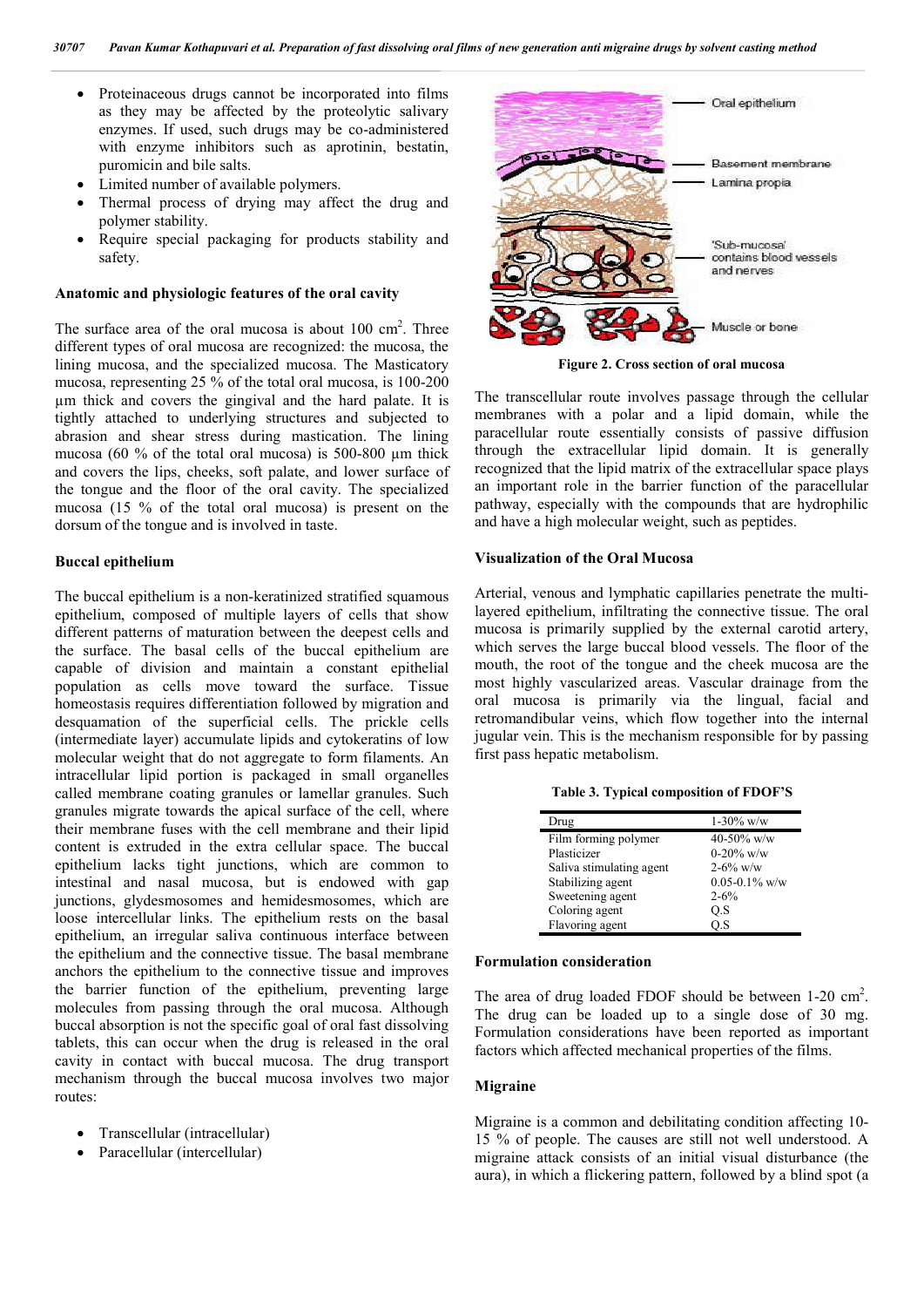scintillating scotoma), progresses gradually across an area of a visual field. This is followed by a severe throbbing headache starting unilaterally often accompanied by photophobia, nausea, vomiting and prostration which lasts for several hours. The visual aura occurs only in about 20 % of migraine sufferers. The attacks may be precipitated by particular foods or visual stimuli but most commonly without an obvious cause.

# **Anti migraine drugs**

Two factors implicate 5-Hydroxy Tryptamine (5-HT) in the pathogenesis of migraine. The first one, a sharp increase in the urinary excretion of main 5-HT metabolite, 5- Hydroxy Indole Acetic Acid (5-HIAA) during the attack, thus decreasing the platelet 5-HT. The second one being that many drugs that are effective in treating migraine attacks are 5-HT receptor agonists or antagonists.

# **Various drugs effective during migraine attack are**

- Simple analgesics like aspirin, Paracetamol (with or without metoclopramide) to hasten absorption.
- Ergotamine and Triptan drugs (Sumatriptan, Almotriptan, Eletriptan, Naratriptan, Frovatriptan, Rizatriptan, Zolmitriptan) for actue attacks.
- Prophylactic drugs include β-Adrenoceptor antagonists (E.g. Propranolol, metoprolol), Pitzotifen, Cyproheptadine, Methysergide, Amitryptyline, Clonidine, Verapamil.

The drugs used prophylactically are a mixed bag and their mechanism of action is poorly understood.

# **MATERIALS AND METHODS**

# **Technologies used in the manufacture of mouth dissolving films**:

One or combination of the following process can be used to manufacture the mouth dissolving films.

- Solvent casting
- Semisolid casting
- Hot melt extrusion
- Solid dispersion extrusion
- Rolling

Films can be prepared either by hot melt extrusion method or solvent casting technique. In the extrusion process the API and other ingredients are mixed in dry state, subjected to heating process and then extruded out in molten state. In this process, solvents are completely eliminated. The strips are further cooled and cut to the desired size. The high temperature used in this process may degrade thermolabile APIs.

Hence, generally the solvent cast method is employed for manufacture of FDOFS. Both Almotriptan malate and Eletriptan HBr are soluble in aqueous mediums and thermostable API's.

# **Solvent Casting Method**

In this method, the water soluble polymers are dissolved in suitable solvent and the drug along with other excipients is dissolved in suitable solvent. Then both solutions are mixed and stirred and finally casted into the petri plate and dried.

Polymer dissolved in solvent + Drug & excipient dissolved in suitable solvent

To form solution both solution are mixed with rapid stirring Homogenous solution is then spread on flat surface dried. Films' formed.

#### **Advantage**

- Greater uniformity of thickness and great clarity than extrusion.
- Films have fine gloss and freedom from defect such a die lines.
- Films have more flexibility and better physical properties.

## **Disadvantages**

- The polymer must be soluble in a volatile solvent or water.
- The stable solution with reasonable minimum solid content and viscosity should be formed



**Figure 3. Solvent casting system**



**Figure 4. Eletriptan HBr Films**

# **Preparation of Eletriptan HBr films**

Fast dissolving oral films of Eletriptan HBr was prepared with the dose of 20 mg per  $4cm<sup>2</sup>$  film. A total of 25 formulations were prepared using three different Hypromellose E3LV, Hypromellose E6LV and Hypromellose E15LV and other polymers, the resulting films were shown in Figure 4.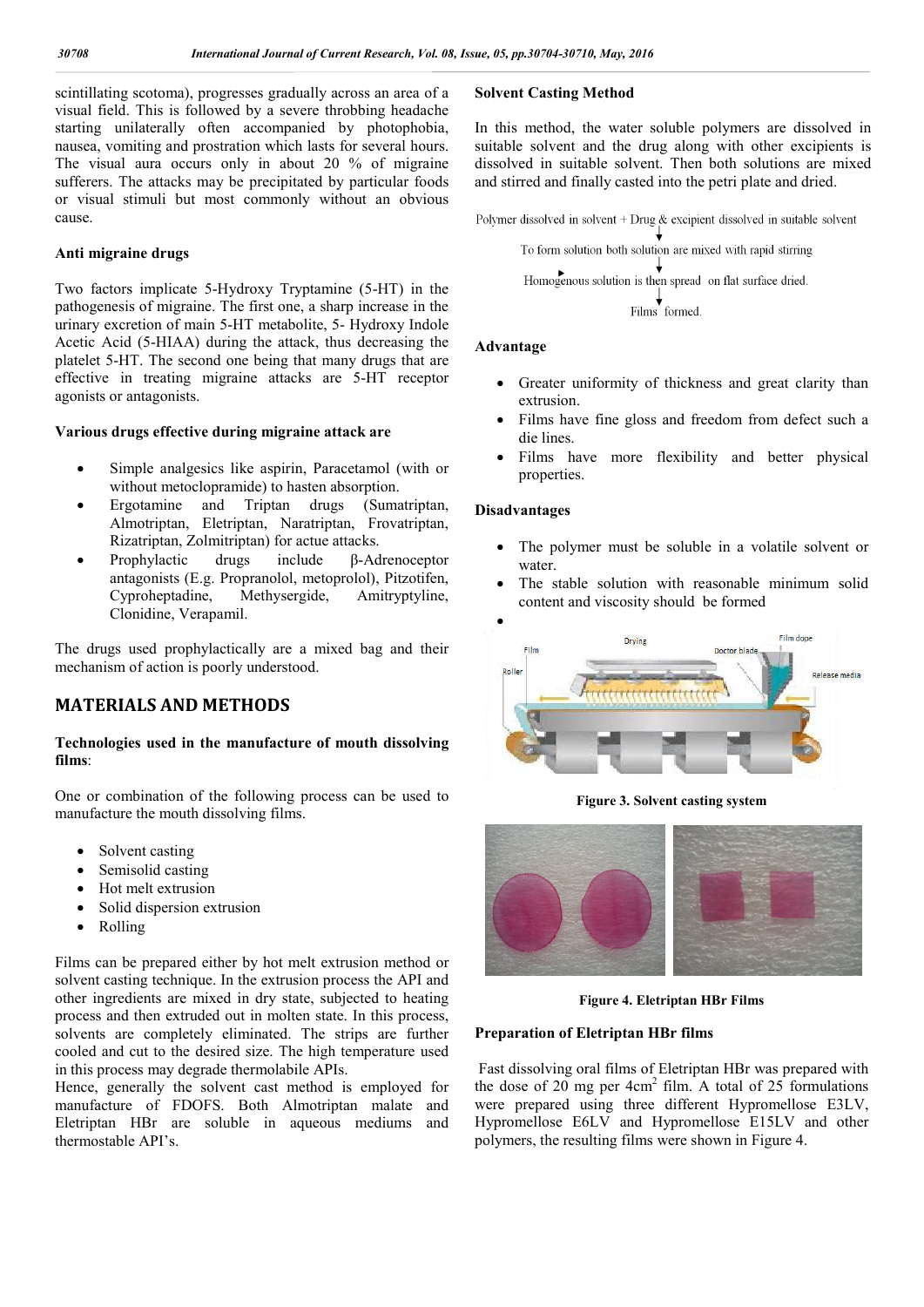# **Preparation of Almotriptan Malate oral films**

Fast dissolving oral films of Almotriptan malate with the dose of 6.25mg per 4 cm2 film. Total 25 formulations were prepared using three different polymers, HPMC E3LV, HPMC E6LV and HPMC E15LV and the resulting films were shown in Figure 5.



**Fig. 5. Almotriptan Malate films**

dissolving for dissolution. Fast dissolving products has grown rapidly in Industry from sales in 2007.

## **Conclusion**

Fast dissolving oral films have gained popularity because of better patient compliance, rapid onset of action, the drug is directly absorbed in systemic circulation. Both Almotriptan malate and Eletriptan HBr are second generation triptans used to treat migraine headaches. Migraine headache need fast onset of action. In this concept both are suitable candidates to prepare Fast dissolving oral film technology.

#### **Acknowledgements**

The authors are grateful to M/s MSN Labs Pvt ltd, Hyderabad for the supply of the gift sample of Eletriptan Hydrobromide and Almotriptan malate.

**Table 4. Dissolution profile comparison of F17 with innovator product of RELPAX-20 mg tablets**

| TIME (Min)                            |                |                |                |                 |                 | 10                |
|---------------------------------------|----------------|----------------|----------------|-----------------|-----------------|-------------------|
| F17 (Fast dissolving oral Film)       | $46.5 \pm 1$   | $68.2 \pm 1.0$ | $832 \pm 09$   | $88.0 \pm 0.68$ | $93.0 \pm 1.12$ | 99.1<br>$\pm 0.9$ |
| RELPAX Immediate Release tablets 20mg | $25.0 \pm 1.9$ | $38.3 \pm 0.9$ | $55.5 \pm 2.5$ | $69.0 \pm 2.2$  | $850 + 25$      | $894 + 12$        |

| Table 5. Comparative drug profile of F15 with Innovator Product (AXERT) |  |  |  |
|-------------------------------------------------------------------------|--|--|--|
|-------------------------------------------------------------------------|--|--|--|

| TIME (Min)                              |                    |                                  |                                                                    |                                  |                  |                 |
|-----------------------------------------|--------------------|----------------------------------|--------------------------------------------------------------------|----------------------------------|------------------|-----------------|
| F15 (Fast dissolving oral Film)         | 0 28.10 $\pm$ 1.55 |                                  | $49.90 \pm 1.12$ $67.60 \pm 1.25$ $86.21 \pm 1.02$ $93.22 \pm 1.2$ |                                  | $99.23 \pm 0.89$ | $---$           |
| AXERT 6.25<br>(Immediate Release)<br>mg | 0 11.60 $\pm$ 1.90 | $18.90 \pm 2.65$ $28.90 \pm 1.2$ |                                                                    | $39.82 \pm 1.47$ $52.92 \pm 1.8$ | $67.65 \pm 1.23$ | $76.82 \pm 1.5$ |
| Tablets)                                |                    |                                  |                                                                    |                                  |                  |                 |



**innovator product of RELPAX-20 mg tablets F15 with Innovator product (AXERT)** 

# **DISCUSSION**

**RESULTS**

Both Almotriptan malate and Eletriptan HBr Films has been developed, optimized and compared with Innovator product which is available as Immediate release product in market. And found to be more bioavailable and quicker in action compared to innovator product.

**Impact in industry:** Both Eletriptan HBr and Almotriptan malate Fast dissolving oral films were prepared by simple Solvent casting method. And found to stable, quickly

**Figure 6. Dissolution profile comparison of F17 with Figure 7. Comparison of cumulative drug release of** 

#### **Abbreviations**

API : Active Pharmaceutical Ingredient

CYP: Cytochrome P

DSC : Differential scanning calorimetry

FDT : Fast dissolving Tablet

FDOF: Fast dissolving oral films

FTIR: Fourier transform infrared spectroscopy

HBr: Hydrobromide

HPLC : High Performance Liquid Chromatography mOsm : milliosmole